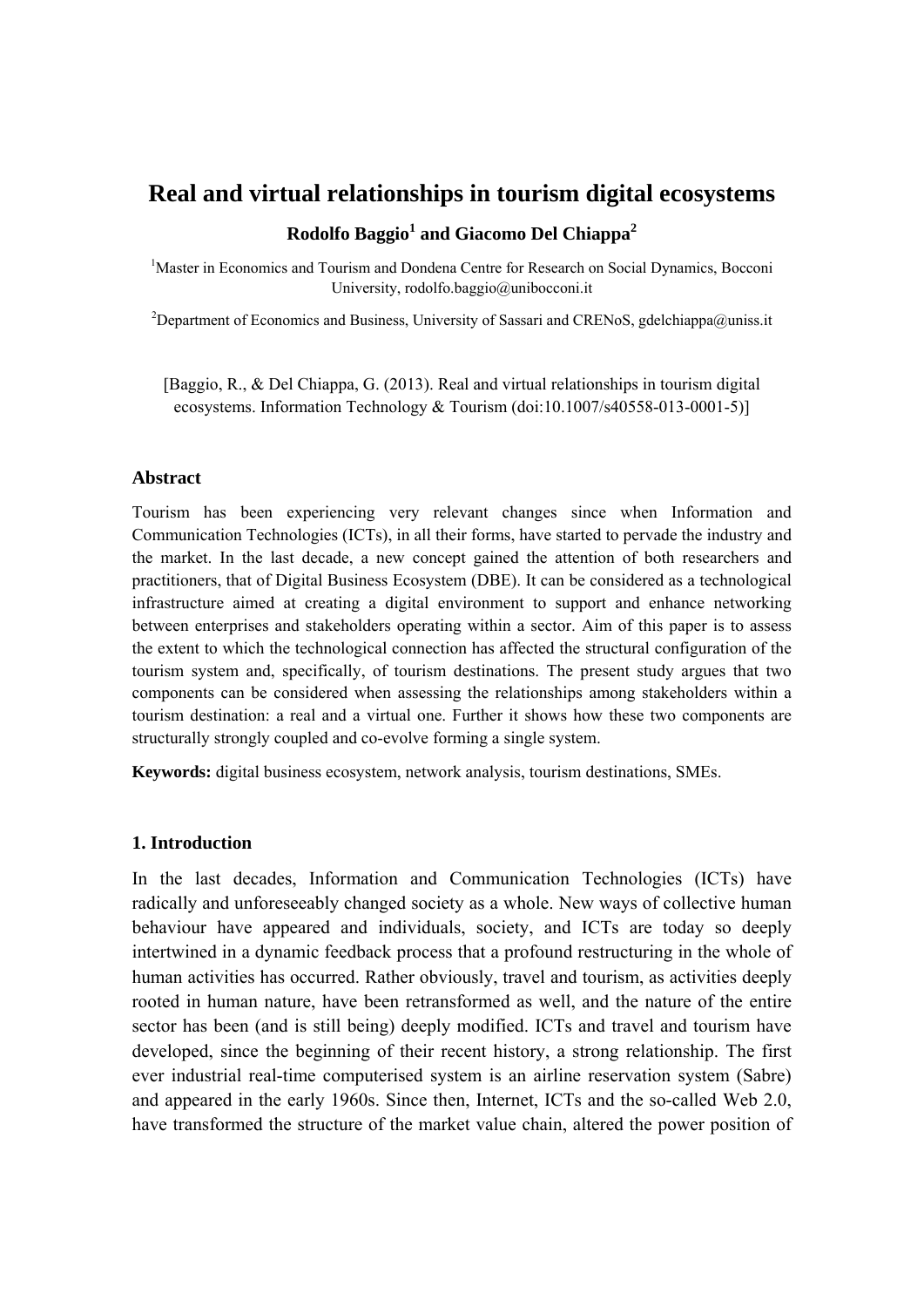stakeholders and generated opportunities and threats for all organisations involved in the tourism system (Berne et al. 2012; Buhalis and Law 2008; Del Chiappa 2013).

As well noted by the seminal work of Werthner and Klein (1999: p. 1), "information technology does not only enable, but also induces changes", mainly for activities that rely so extensively on information exchanges such as travel and tourism. Broadly, it could be argued that with the World Wide Web commercial and business functions have been developed to a good level of sophistication thus making real the idea of a networked organisation able to function without spatial or temporal constraints. Furthermore, digital marketing channels are impacting operational practices of firms, their functional structure and the way they operate in a globalised economic environment (CMO Council 2011).

This is particularly relevant in fragmented sector, such as tourism, where destinations look to be the most important unit of analysis to understand the phenomenon and individual companies should be viewed as a cohesive and coherent system (Baldwin 2012). In such a context, it is more valuable to consider the systems of interorganisational relationships and distributed innovation, the so-called strategic networks (Del Chiappa 2004; Moore 1996; Nooteboom 1999) and business ecosystems, and to enquiry how the system composed of diverse organisations can generate good and services that satisfy the needs and desires of their customers (Baldwin 2012). Building on Bieger's view of tourism destination as the real product that compete in certain markets (Beiger, 1998), Flagestad and Hope (2001: p. 449) state that "because the markets linked to the products are quite stable, destination may be seen as the strategic business units from a management point of view."

 During the last few decades, ICTs have been emphasising the possibilities of boundaryspanning organisational forms (Daft and Lewin 1993; Zott et al. 2010) and have been allowing small and medium enterprises (SMEs) to be flexible and efficient without suffering from market fluctuations, despite the disadvantages due to their size (Dini et al. 2008).

One question that arises today is: is there anything beyond what might be called an *anecdotal* evidence for the importance of the role played by ICTs in tourism? Is there some indication that this strong relationship is, or has become, deeper?

Aim of this paper is to examine this question by adopting an uncommon perspective, and assess the extent to which the technological connection has affected the structural configuration of the tourism system. We shall consider a tourism destination, the essential unit of study for understanding the phenomenon, and study the network formed by its physical (the *real* companies) and virtual (the Web representations of the real companies) components. When relationships are strong, it is natural to call for a concept such as the one of Digital Business Ecosystem (DBE), that can offer a different view for understanding the structural and dynamic behaviour of our object of study.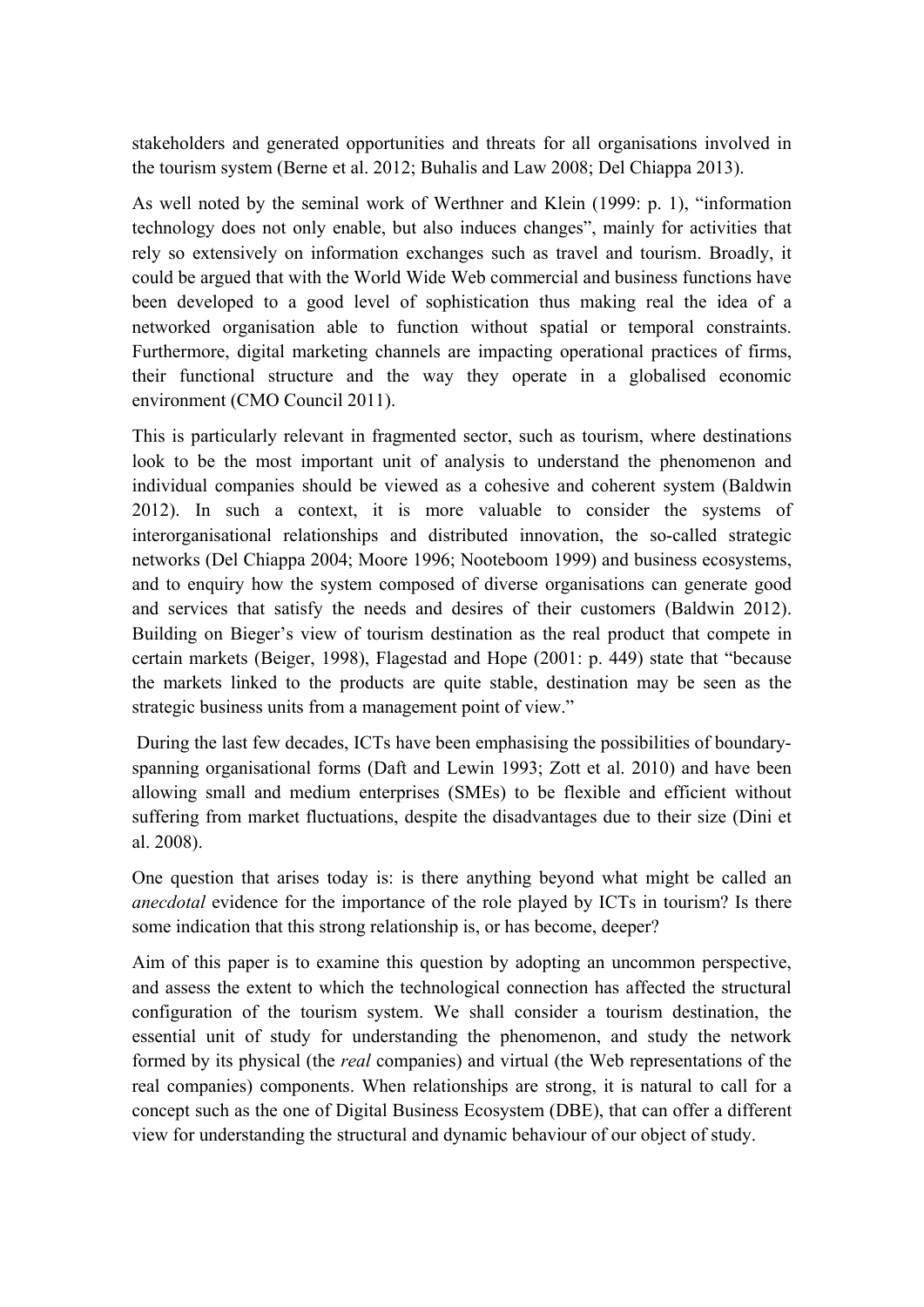The paper is structured as follows. Section 2 introduces the concept of DBE and briefly discusses its application in the tourism field along with a short discussion on the main literature dealing with the analysis of coupled networks. Section 3 presents the methods used in this paper and section 4 discusses the outcomes of the analysis and the main implications. Finally, section 5 concludes the paper summarising what presented and highlighting possible future developments for this line of investigation.

# **2. Digital business ecosystems**

We can restate the development of modern ICTs observing its evolution from a simple tool to improve the efficiency of some task by automating operations, to a complex system which plays a crucial role affecting the very essence of business processes not only from an operational point of view, but also, and more importantly, from a strategic point of view. It can also be argued (Baldwin 2012) that organization design is both constrained and enhanced by technology since ICTs affect the degree of real-time adaptive coordination within an organization and between and organization and its network.

If we consider only the recent history (Nachira 2002) we started from having available simple functions to exchange messages (e-mail). Then a new form of *mass communication* appeared. The World Wide Web has allowed unprecedented possibilities to make easily and cheaply available a wealth of materials to a wide and undifferentiated (in time and space) audience. As a consequence, commercial and business functions have been developed to a good level of sophistication so that the idea of a networked organisation has become a reality, easing the capability to conduct business without having to be constrained by spatial or temporal factors.

The progress to a higher socialisation of ICTs has now made much more relevant (and fashionable) the concept of digital business ecosystem. At the very beginning the concept was not well delineated and defined, but obtained a broad definition in the framework of a EU funded project (Nachira 2002; Nachira et al. 2007). As reported (Nachira et al. 2007: p. 5): "The synthesis of the concept of Digital Business Ecosystem emerged in 2002 by adding *digital* in front of Moore's (1996) *business ecosystem* in the Unit ICT for Business of the Directorate General Information Society of the European Commission". In other words, (Karhu, et. al. 2011: p. 1999) "the digital ecosystem is the technical infrastructure used to connect to the services and information over the Internet and to enable the networked transactions".

Broadly, the analogy used is the one with a natural ecosystem, the biological community of interacting organisms fully embedded in their physical environment. Thus, a DBE is a networked system which comprises the buyers, suppliers and makers of certain products or services, the socio-economic environment, including the institutional and regulatory framework (the business ecosystem defined by Moore,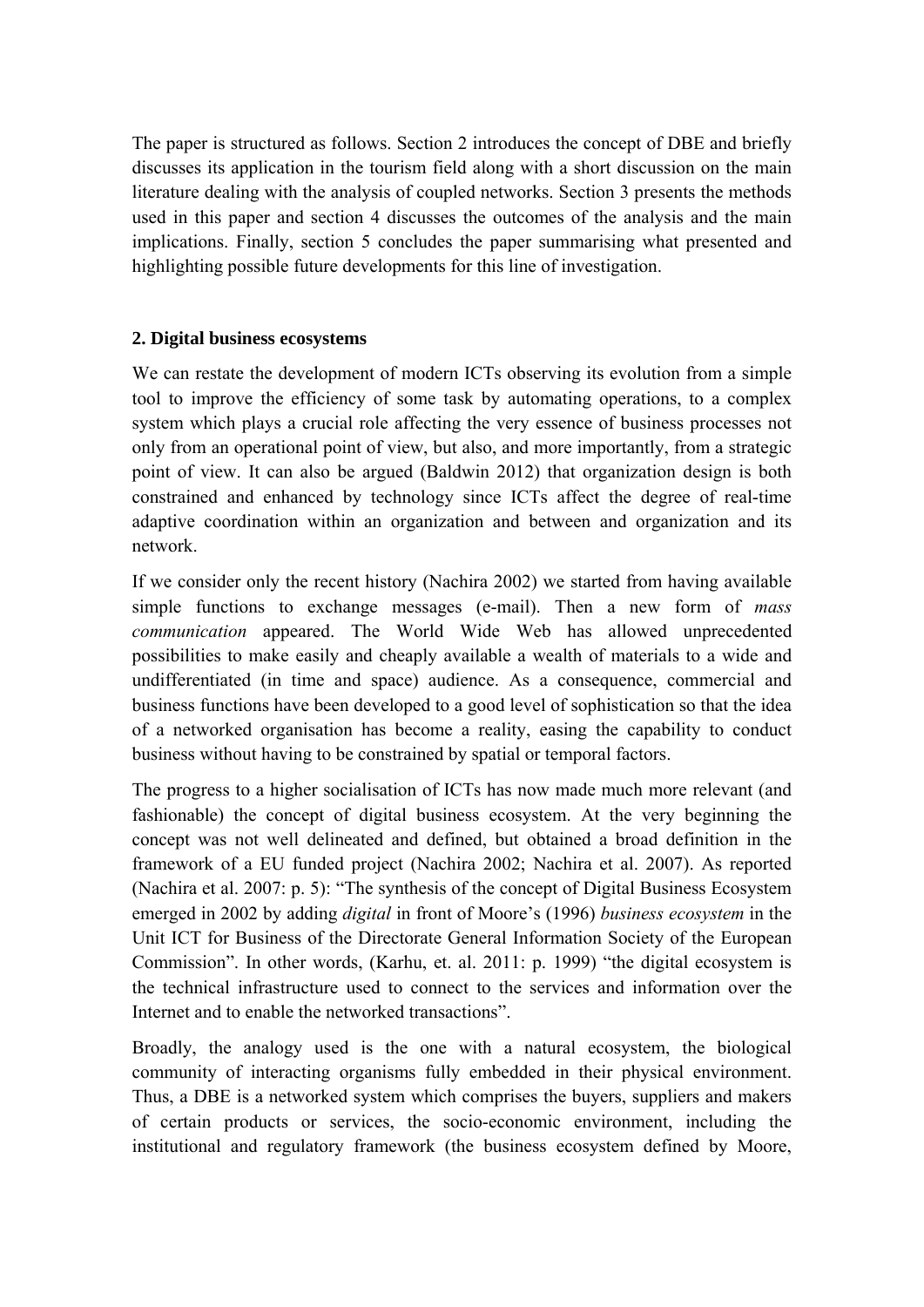1996) complemented by a technological infrastructure aimed at creating a digital environment for the networked organisations that supports cooperation, open innovation (Zott et al. 2010), knowledge sharing, development of open and adaptive technologies and evolutionary business models (Stanley and Briscoe 2010). In others words, a digital ecosystem is a transparent virtual environment where open relationships between entities are established thus determining interaction and knowledge sharing, and where each entity is committed and cooperative (Boley and Chang 2007). A digital ecosystem can thus be represented as a network in which the ties can symbolise different functions (transactions, flows of goods, or hyperlinks between websites) and have different extents: "the network can be physical and logistical or virtual, can be local or global, or a combination of all the above" (Nachira et al., 2007: p. 8). The leadership structure is dynamic and may be formed and dissolved in response to any stimulus coming from the environment. Further, DBEs oscillate between multiple stable states without having a single optimal or equilibrium configuration (Salmi 2001).

By its very nature a DBE is a complex adaptive system that exhibits properties of selforganisation, scalability and dynamic adaptation to the environment (Baggio 2008). In a DBE it is possible to recognise two main components: a *physical* one, composed of the business stakeholders in a certain economic or industrial sector and its *virtual* complement formed by the technological equivalents of these stakeholders. The two components are structurally strongly coupled and co-evolve forming a single system. The real part generates the virtual one, but, given the strong relationship between the two, all modifications, changes or perturbations originating in one of them rapidly propagate to the whole DBE (see section 2.2). The interactions within the combined network can be harmonised via ICTs or other traditional forms of coordination mechanism (face-to-face or technology mediated), thus confirming the idea that the offline and online worlds should be taken into account together when analysing a DBE (Dini et al. 2008).

Digital Ecosystems have been considered highly relevant especially in the case of highly fragmented sectors where a high number of SMEs are operating, as it is in the case of tourism. Indeed, in these circumstances, DBEs are considered being able to promote content sharing and Business-to-Business (B2B) interactions thus helping the formation of dynamic, efficient and self-organising networks (Dini et al. 2008), to produce opportunities to form alliances and thrive in the network (Moore 1993) and, finally, to expand the innovation ecosystem outside the firm boundaries thus enhancing the overall competitiveness (Karakas 2009).

Relying on the concept of ecosystem elaborated by (Llewellyn and Autio 2012) it can be stated that a DBE owns three main characteristics (namely: value logic, participant symbiosis and institution stability) that induce several benefits to the companies and stakeholders it comprises. Specifically, in a DBE ICTs allow network participants to cocreate value obtaining higher efficiency, flexibility, externality and innovation benefits (value logic) and to deliver the created value in an effective way leveraging on co-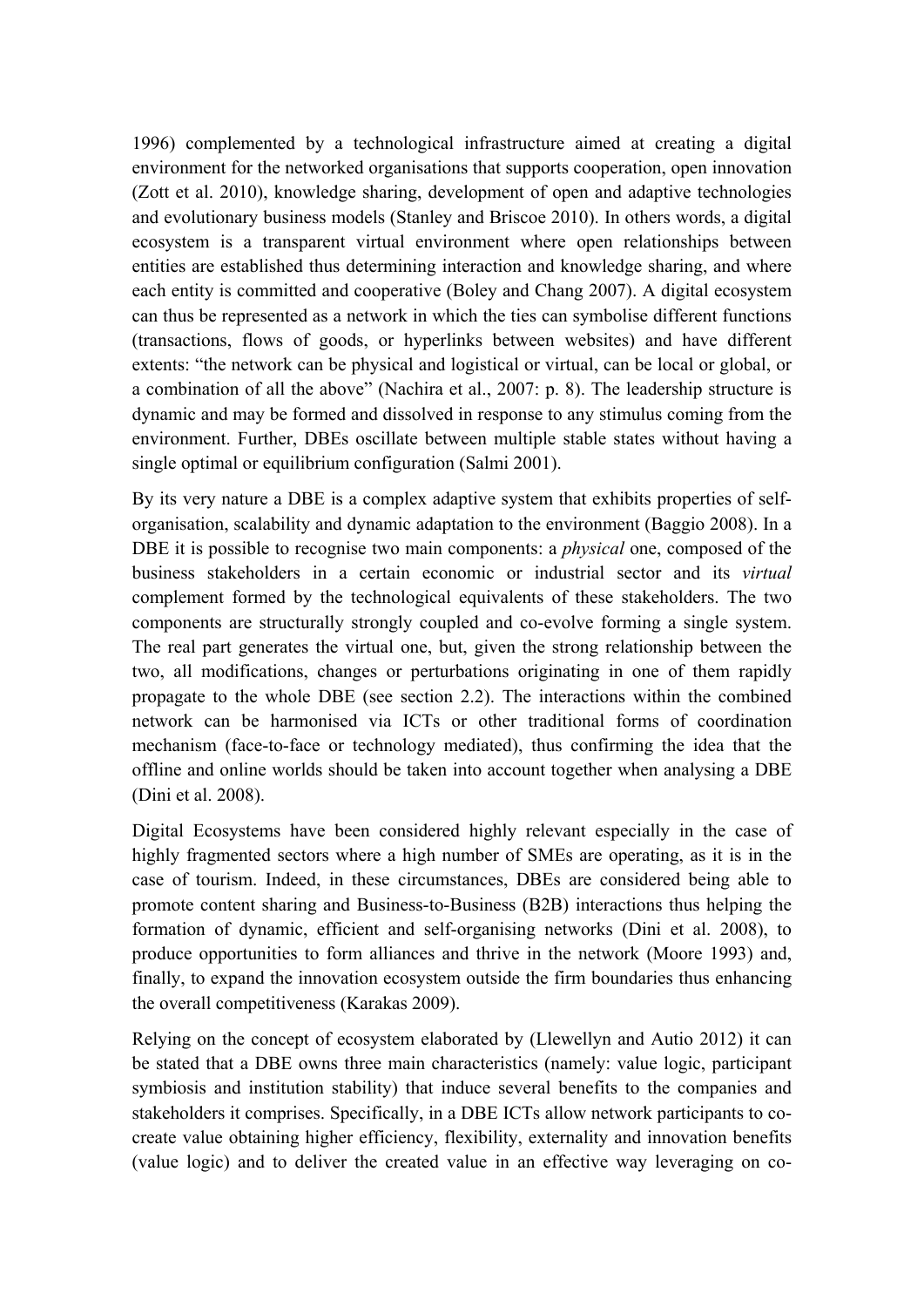specialisation, complementarity and co-evolution of participants (participant symbiosis). This is done as consequence of the locus of coordination guaranteed by the legitimacy, trust, and reputation which exist in the ecosystem as a whole (institution stability). As regard to the latter point, it is indeed noteworthy to remember that ICTs and information systems can be considered as important coordination mechanisms (Bregoli and Del Chiappa 2013) that allow information to disseminate across the destination (Fyall 2011).

# **2.1 Tourism DBEs**

Strangely enough, despite the vast literature on the crucial role ICTs have for the contemporary tourism industry, very little research can be found on the topic of digital business ecosystems in the tourism field. The term seems to be more a fashionable way used by popular press to describe the strong relationship between tourism and ICTs rather than a lens through which to examine the structure and the behaviour of a tourism system.

The DBE perspective seems to be a promising and interesting topic to be investigated in the tourism sector as a whole, and in tourism destinations in particular. Based on existing research, a tourism destination may be considered as a cluster of interrelated stakeholders (both public and private) embedded in a social network (Baggio et al. 2010a). In such a network, an individual company's performance depends also on the behaviour of other companies and vice versa (Freeman 1984; Del Chiappa and Presenza 2013). Further, the performance of a tourism destination as a whole depends on the web of connections between the various players and not only on the intrinsic characteristics of the destination (March and Wilkinson 2009). That said, it appears that the DBE and its support in enhancing network interactions can be pivotal for destination competitiveness.

The present work aims at exploring this somewhat neglected area of tourism research carrying out an empirical investigation on three tourism destinations by assuming that two components need to be considered at the same time: the real and the virtual one.

# **2.2 A digression on coupled networks**

Network science has provided in the last years numerous tools for studying the structure and the dynamic behaviour of many complex systems present in nature, technology and society. Most studies have so far dealt with networks where vertices correspond to single elements or subsystems, and edges indicate interactions or relationships between vertices (da Fontoura Costa et al. 2011). However, a significant number of systems can be treated, more appropriately, as composite assemblies of interacting networks. Networks of different types, in fact, may combine in multiple ways and generate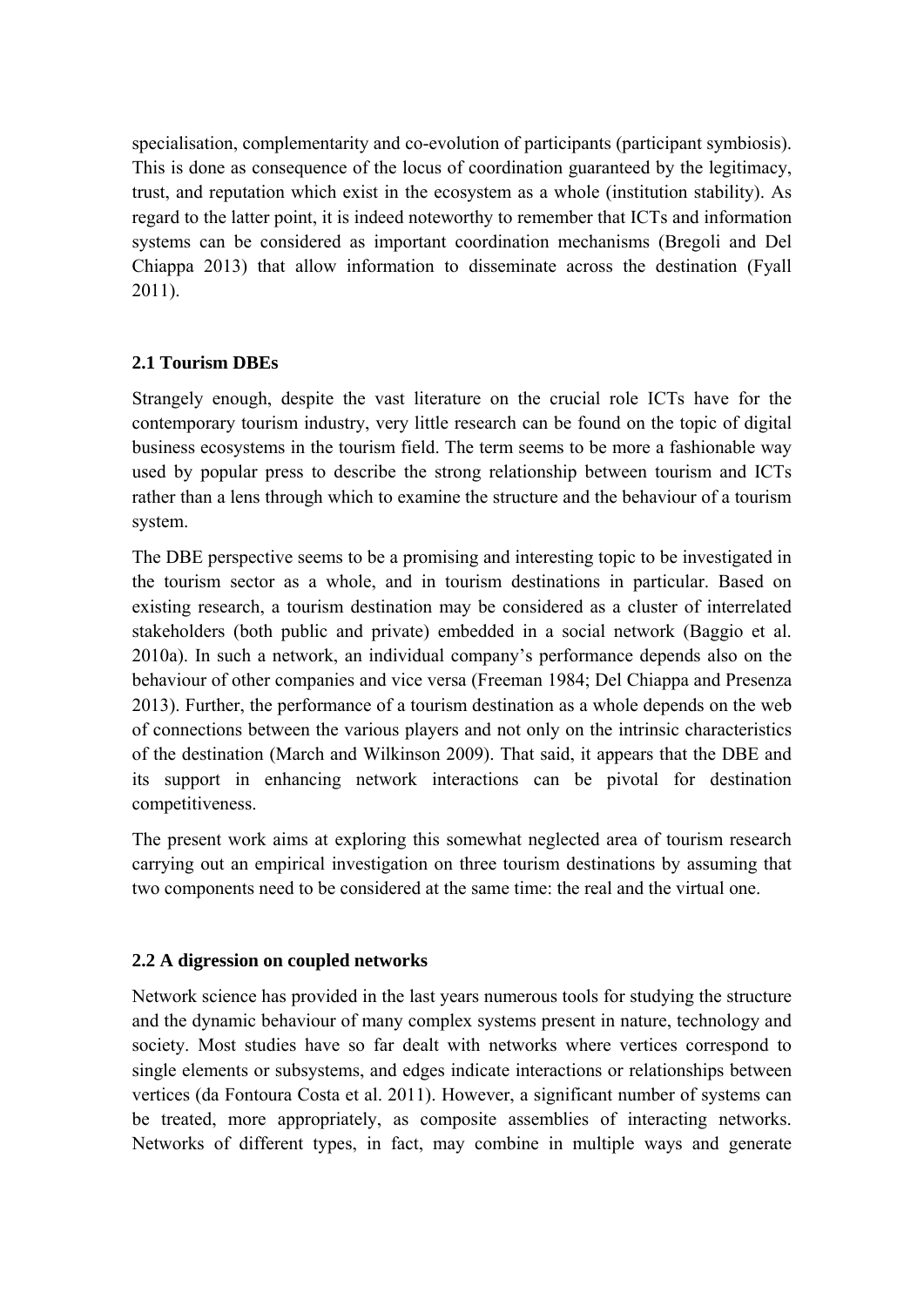systems whose properties cannot be simply inferred by combining those of their constituents and, often, depend on the strength of the topological coupling between the different components. This can be measured, following the suggestion of Cho et al. (2010) by calculating the Spearman rank correlation between the degrees of the nodes belonging to the composing networks.

Saumell-Mendiola et al. (2012), for example, analyse epidemic spreading on interconnected networks and show that two networks well below their respective epidemic thresholds may sustain an endemic state when coupling connections are added, even in small number. Dickinson et al. (2012), find that in strongly coupled networks, epidemics occur across the entire system when a critical infection strength is overcome, while weakly-coupled systems exhibit mixed phases where an epidemic may occur in one network without spreading to the whole combined system. Yağan et al. (2013) and Qian et al. (2012) study information spread in online social networks coupled to a physical network (made of firms, for example). They find that even if there is no full diffusion in the individual networks, an information epidemic can take place in the conjoint social-physical network.

Other authors examine the robustness of composite networks (Buldyrev et al. 2010; Vespignani 2010). The failure of nodes in one network can lead to the failure of nodes in a coupled network that in turn can cause the escalation of failures in the first network, eventually leading to a complete disruption of the system. One consequence is that the value of the critical threshold is smaller than in an single network, suggesting that a collapse of the system will happen at a smaller level of sustained damage. More importantly, in interdependent networks a disintegration occurs with an abrupt transition. This makes a complete system breakdown even more difficult to anticipate or control than in a single network.

# **3. Materials and methods**

Three Italian destinations are used here to assess the structural composition of the tourism DBE. One is the island of Elba, a known marine destination whose main networked characteristics have been deeply analysed elsewhere (Baggio et al. 2010b; da Fontoura Costa and Baggio 2009; Baggio 2007). The second is Livigno, an Italian mountain area studied by Mulas (Mulas 2010), the third one is the marine region of Costa Smeralda – Gallura in Sardinia, described by Del Chiappa and Presenza (2013). Elba is a renowned *see-sun-sand* destination. Located off the coast of Tuscany in central Italy, it receives about 500 thousand tourists that spend about 2.5 million nights per year. Livigno is an Alpine village in northern Italy, close to the Swiss border. About 200 thousand tourists arrive primarily in the winter season and spend about one million nights in the destination. Gallura is located in north-eastern coast of Sardinia. The archipelago of La Maddalena and the Costa Smeralda, one of Italy's most famous tourism destinations belong to this area. Gallura accounts for about 2 million arrivals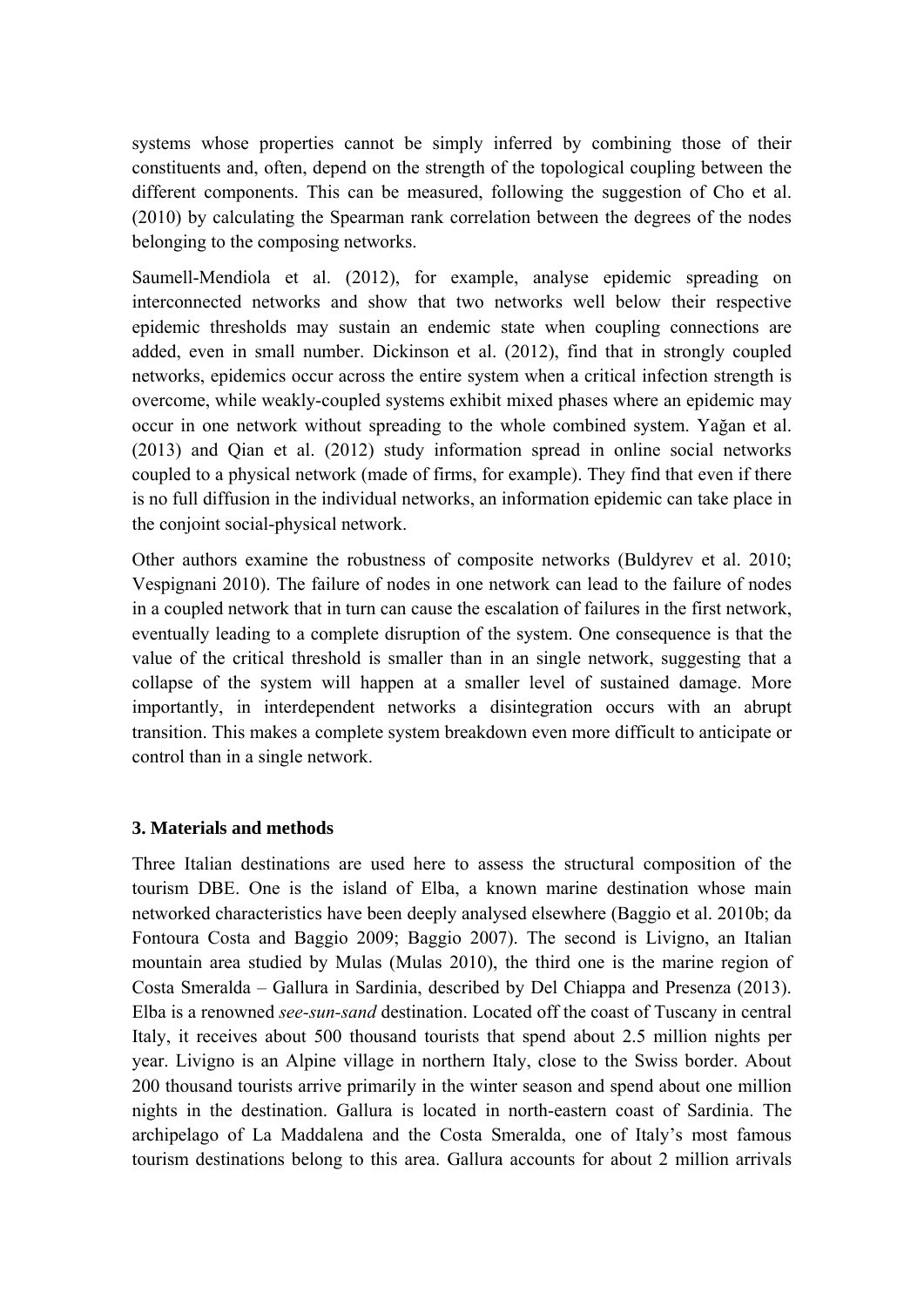and 5 million overnight stays. The majority of tourists in all destinations are domestic (roughly 70%), and seasonality is quite strong for all of them.

For all destinations the networks of core tourism stakeholders (accommodation, travel agencies, restaurants, associations, consortia etc., as defined by UN & UNWTO, 2010) were assembled from lists provided by the local tourism boards together with those formed by their websites. Thus, the three investigated tourism destinations were described as a network of 2710 nodes in the case of In these networks the links between the different actors were uncovered following the methods extensively described in Baggio et al. (2010b). In short, connections due to commercial agreements, coownership, partnerships, membership in associations or consortia as uncovered by consulting publicly available sources (listings, management board compositions, catalogues of travel agencies, marketing leaflets and brochures, official corporate records etc.). All data have been also validated via in-depth interviews to knowledgeable informants such as directors of tourism boards, directors of associations, tourism consultants.

The networked elements were classified into two main categories: physical elements, representing the "real" companies and organisations, and virtual elements, the websites belonging to the tourism stakeholders along with the hyperlinks that connect them found by using a simplified crawler and validated through visual inspection (see Baggio et al. 2010b). Table 1 contains the main characteristics (number of nodes and edges, density and average degree) of the three ecosystem networks analysed along with those of their physical and virtual components.

| <b>Destination</b> | <b>Type</b> | <b>Nodes</b> | <b>Edges</b> | <b>Density</b> | Average degree |
|--------------------|-------------|--------------|--------------|----------------|----------------|
| Elba               | Phys        | 713          | 1636         | 0.0064         | 4.59           |
|                    | Virt        | 443          | 494          | 0.0050         | 2.23           |
|                    | Ecosystem   | 1156         | 2712         | 0.0041         | 4.69           |
| Gallura            | Phys        | 2235         | 6077         | 0.0024         | 5.44           |
|                    | Virt        | 1477         | 2165         | 0.0020         | 2.93           |
|                    | Ecosystem   | 3712         | 9718         | 0.0014         | 5.24           |
| Livigno            | Phys        | 468          | 1388         | 0.0127         | 5.93           |
|                    | Virt        | 283          | 566          | 0.0142         | 4.00           |
|                    | Ecosystem   | 751          | 2740         | 0.0097         | 7.30           |

**Table 1** Main characteristics of the destination networks

The first part of the analysis was conducted in order to assess the self-organisation characteristics of the networks. The method chosen consists of finding, with a stochastic algorithm, the communities that arise from the distribution of the linkages among all the elements in the networks. The communities (or modules) are groups of nodes more densely connected between them than with other nodes in the network. A modularity index measures the goodness of the division in groups; it is defined as: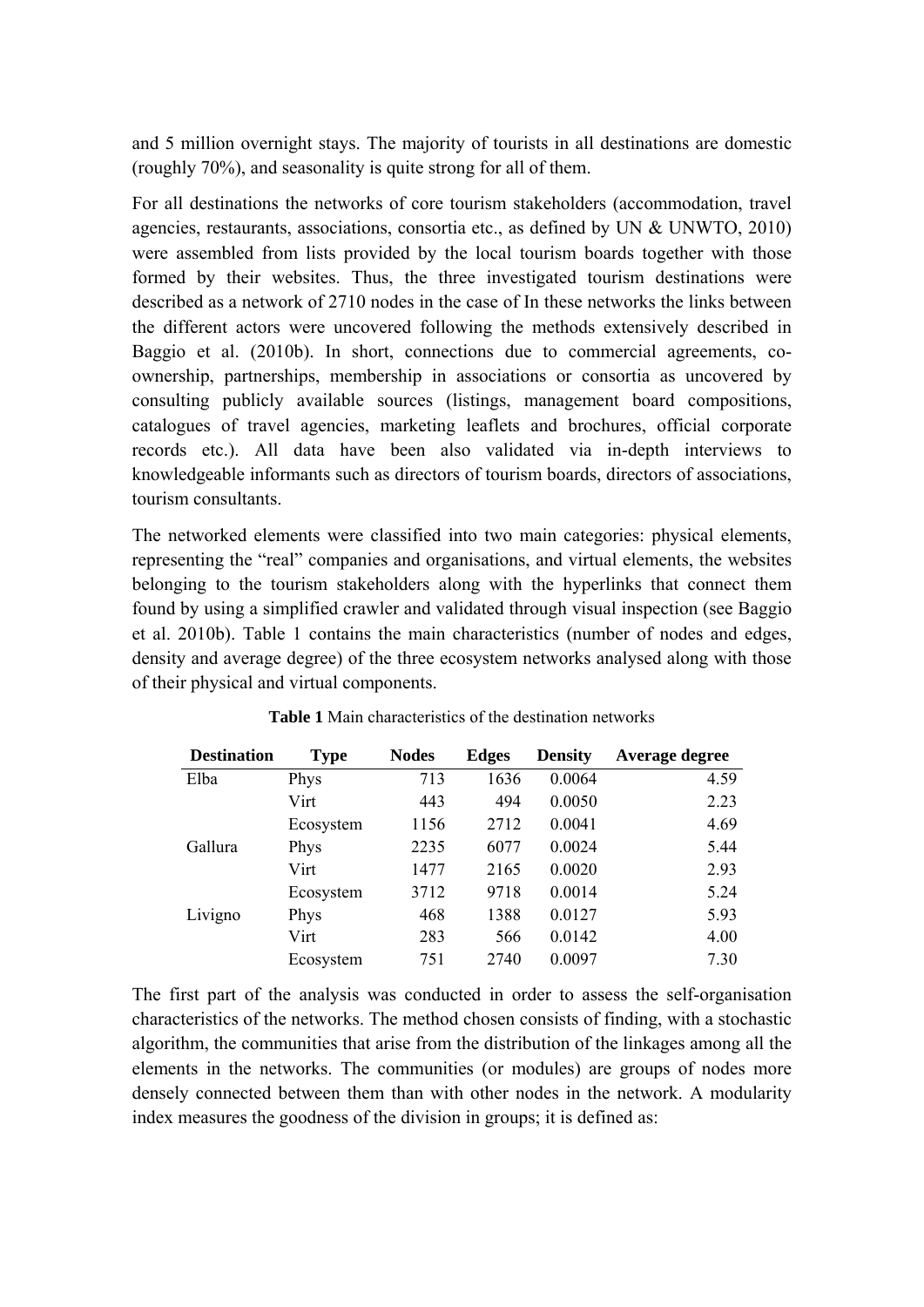$$
Q = \sum_{s=1}^{N_M} \left[ \frac{m_s}{m} - \left( \frac{2m_s}{2m} \right)^2 \right] \tag{1}
$$

where  $N_M$  is the number of modules, *m* is the number of links in the network,  $m_s$  is the number of links between nodes in module *s*. In other words, *Q* is the fraction of all links that lie within a community minus the expected value of the same quantity that could be found in a graph having nodes with the same degrees but with a random distribution of the links.

The index is always smaller than one; higher values indicate better separations of the communities. For easing the comparison between different networks with different numbers of communities, the index can be normalised by the number of modules  $N_M$ (Du et al. 2009).

$$
Q_{norm} = \frac{N_M}{N_M - 1}Q\tag{2}
$$

In the last years a wealth of possible techniques have been put forward and employed for detecting communities (for a thorough review see Fortunato 2010). Here we chose a recent proposal by Karrer and Newman (2011). They use a modified version of blockmodelling for detecting the community structure in a network. The goal of blockmodelling is to reduce a large network to a smaller structure that can be interpreted more easily. It is an empirical procedure centred on the idea that nodes in a network can be grouped according to the extent to which they exhibit some form of equivalence (Doreian et al. 2004). As Karrer and Newman note, though (2011: p. 1): "most blockmodels, however, ignore variation in vertex degree, making them unsuitable for applications to real-world networks, which typically display broad degree distributions that can significantly affect the results". They use, therefore, a modified algorithm which takes into account the real degree distribution of the network analysed.

Roughly, the algorithm runs as follows. A blockmodel is characterised by a partition *K* of the set of nodes into blocks, and a stochastic matrix *P* in which an element  $P_{\alpha,\beta}$ represents the probability of any of the nodes belonging to block  $\alpha$  to be connected to any of the nodes in block *β*. The probability of two nodes being connected depends only on the blocks these nodes belong to within the partition *K*. The partition is optimised with an expectation-maximisation algorithm in which the probabilities  $P_{\alpha,\beta}$  are compared to a null model consisting of a network of the same order (number of nodes) and size (number of links) whose links are placed randomly (usually following a binomial distribution). The modification proposed by Karrer and Newman (2011) takes as null model, instead, a randomised version of the network obtained by preserving the original degree sequence. The authors show how this change allows an improved capability of community detection in both synthetic and real-world test networks and a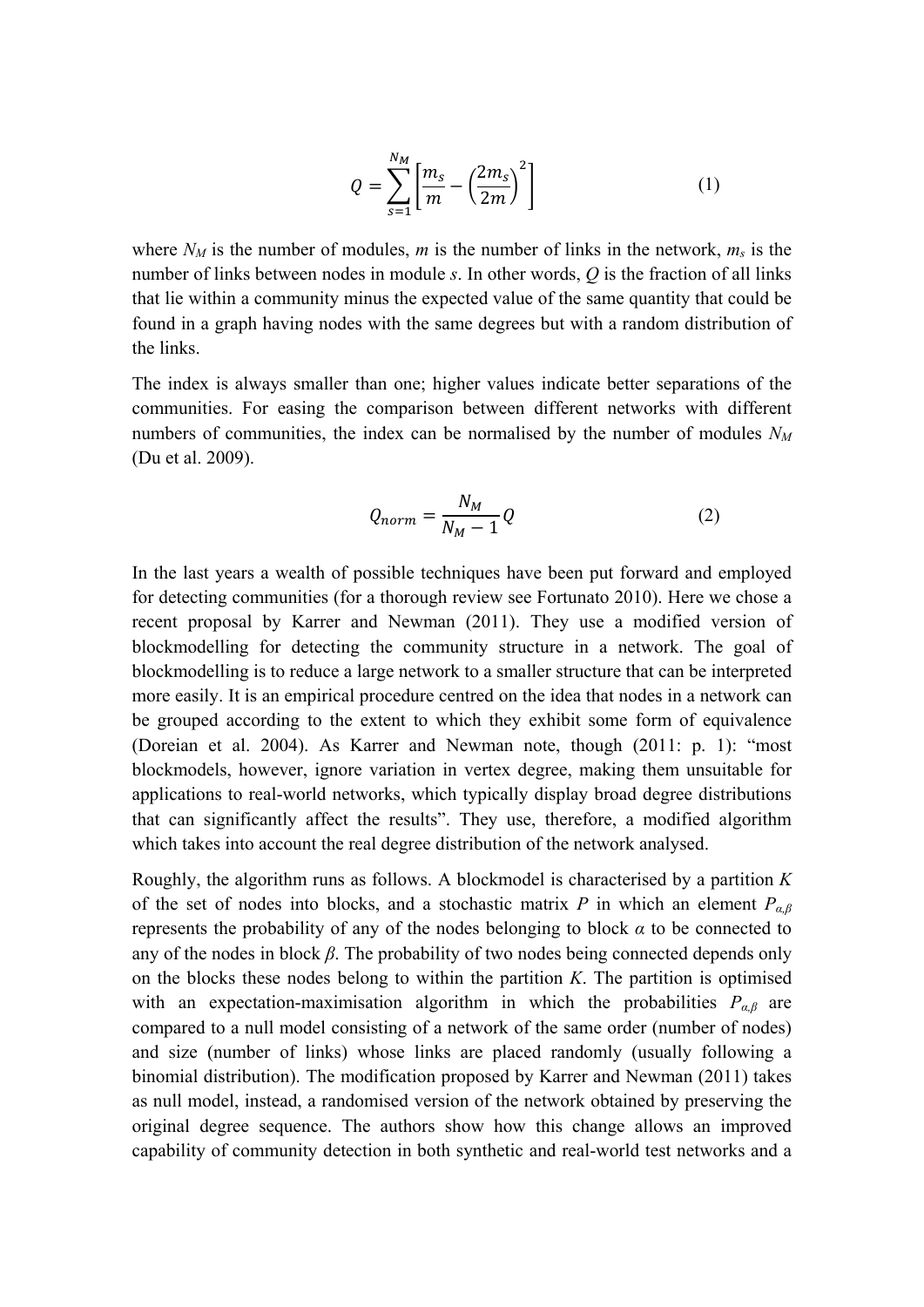more significant highlighting of the system's structural characteristics that arise independently from the nature of the components.

Once identified the communities in our networks, for each module the proportion of nodes representing the physical and the virtual components was measured in order to assess the extent of the interrelation possibly present.

A second investigation concerned the efficiency of the digital ecosystem compared with the one of the pure physical component. To this aim, a *cost* was assigned to each links. Specifically, three different values were used: 1 for a link between two virtual elements, 2 for a link between a virtual and a physical element and 3 for a link between two physical elements. Although arbitrarily chosen, these values can reasonably represent the real-life efforts in establishing and maintaining such connections, as the analyses on transaction costs for real and virtual connections and operations has shown (Hagel and Armstrong 1997; Rayport and Sviokla 1995; Upton and McAfee 1996).

In the literature it is widely accepted that the huge development of ICTs that occurred, and is still occurring, plummeted the transaction costs of information acquisition and sharing (Williamson 1975; Baldwin 2012). This leads us to implicitly assume that virtual-virtual linkages are less costly than both virtual-real and real-real linkages.

That said, the efficiency of the weighted network are calculated at global and local level (da Fontoura Costa et al. 2007). Global efficiency *EGlob*, in a network *G* of *N* nodes is defined as the average value of the inverse distances  $d_{i,j}$  (weighted if links are weighted) between all nodes:

$$
E_{Glob} = \frac{1}{N(N-1)} \sum_{i \neq j \in G} \frac{1}{d_{i,j}}
$$
 (3)

Local efficiency *ELoc* is defined in a similar way, but considering a single node *j* and its immediate neighbourhood  $S_i$  (i.e. the subnetwork formed by the  $N_{S_i}$  first neighbours of *j*):

$$
E_{Loc,j} = \frac{1}{N_{S_j}(N_{S_j} - 1)} \sum_{j \neq k \in S_j} \frac{1}{d_{j,k}}
$$
(4)

Network efficiencies measure the capability of the whole system (*EGlob*) or of a single node (*ELoc*) to allow for exchanges (information, goods etc.). The underlying idea is that it is easier to transfer information from one node to another if they are closer to each other. *EGlob* and *ELoc* depend strongly on the general topology of the network (number and distribution of connections), and are obviously influenced by the cost associated with each connection which affects the calculation of the shortest (lowest weight) path between two nodes.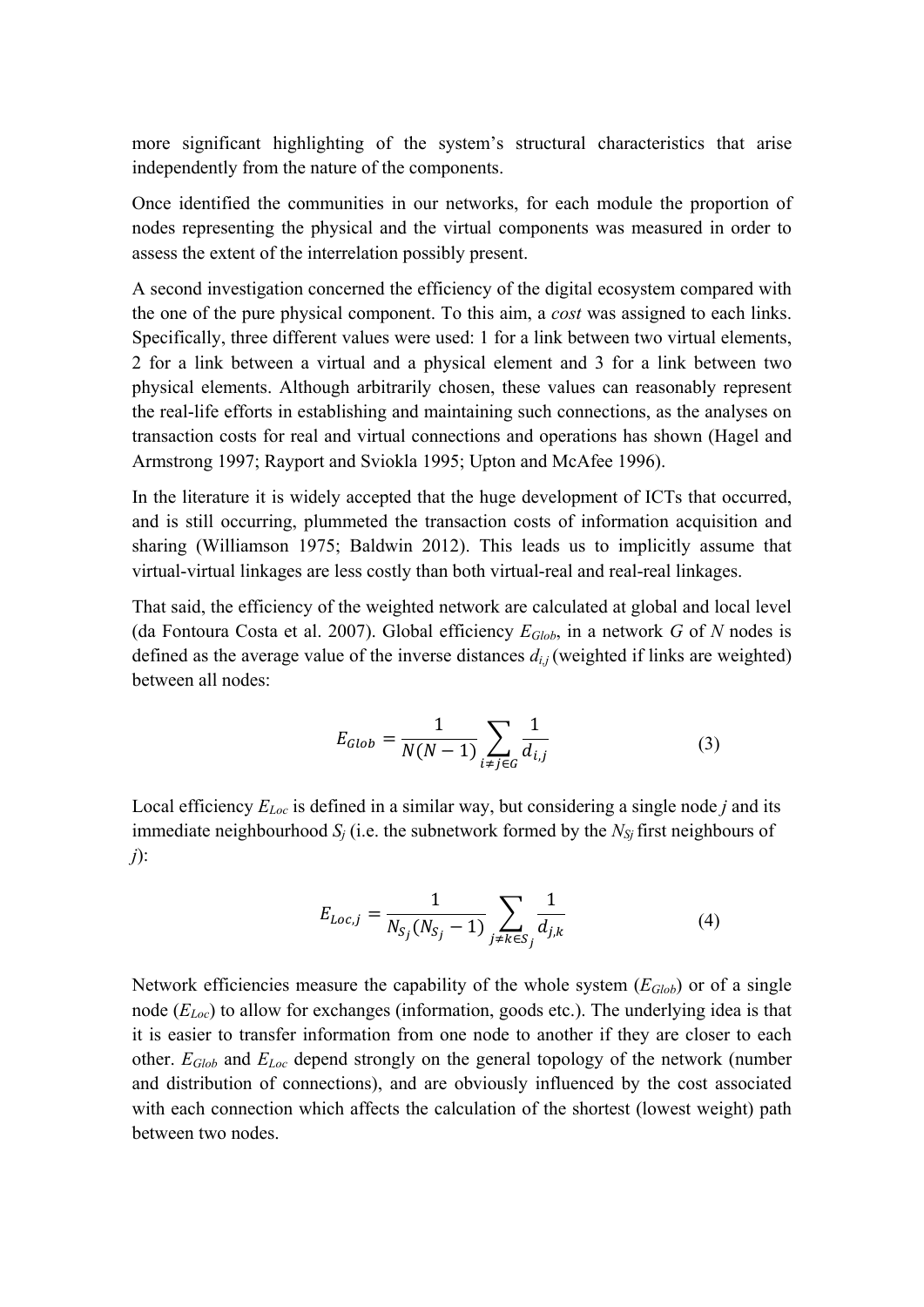#### **4. Results and discussion**

The networks examined show topological characteristics that clearly indicate their complex and heterogeneous structure (Baggio et al. 2010b). This fact, as known, has significant effects on the dynamic behaviour of the system and on the processes that unfold over these networks, such as information diffusion and spreading, robustness or fragility, or self-organisation in modular components (da Fontoura Costa et al. 2011; Newman 2010). In particular, the distribution of the *k* connections each of the *N* nodes in the network has (termed degree distribution) exhibits a marked scale-free structure, following a power-law relationship  $N(k) \sim k^{\gamma}$ , a well-known signature of complexity. Indeed, features of self-similarity and self-organisation which are the most important characteristics of a complex system, are mathematically rendered, at least asymptotically, through a power-law distribution of certain parameters (size of components, number of connection, distribution of elements etc.). A power-law relationship is scale-invariant, that is no characteristic value can be defined to "summarise" the parameter (in a Gaussian distribution this would be the average) and the behaviour of the parameter is the same when examined at different scales is the same (Baggio 2008; Baggio et al. 2010b). Moreover, such a distribution explains well the typical resilience of a complex system that can be at the same time quite robust with respect to random shocks leading to the removal of nodes and have high fragility when targeted attacks are directed toward the most important (highly connected) elements (Newman 2010).

Moreover, this topology is almost identical (apart from some scaling constant) for both the physical and the virtual components of the tourism systems (see Figure 1 which shows the cumulative degree distributions for the networks studied). The coupling between the physical and the virtual components is quite strong. The Spearman rank correlations for the three coupled networks are high and significant: Elba  $= 0.92$ , Gallura = 0.97, Livigno = 0.96 (in all cases p-values  $\leq 10^{-5}$ ).



**Figure 1** Cumulative degree distributions for the physical and the virtual components of the Elba and Livigno networks (color online)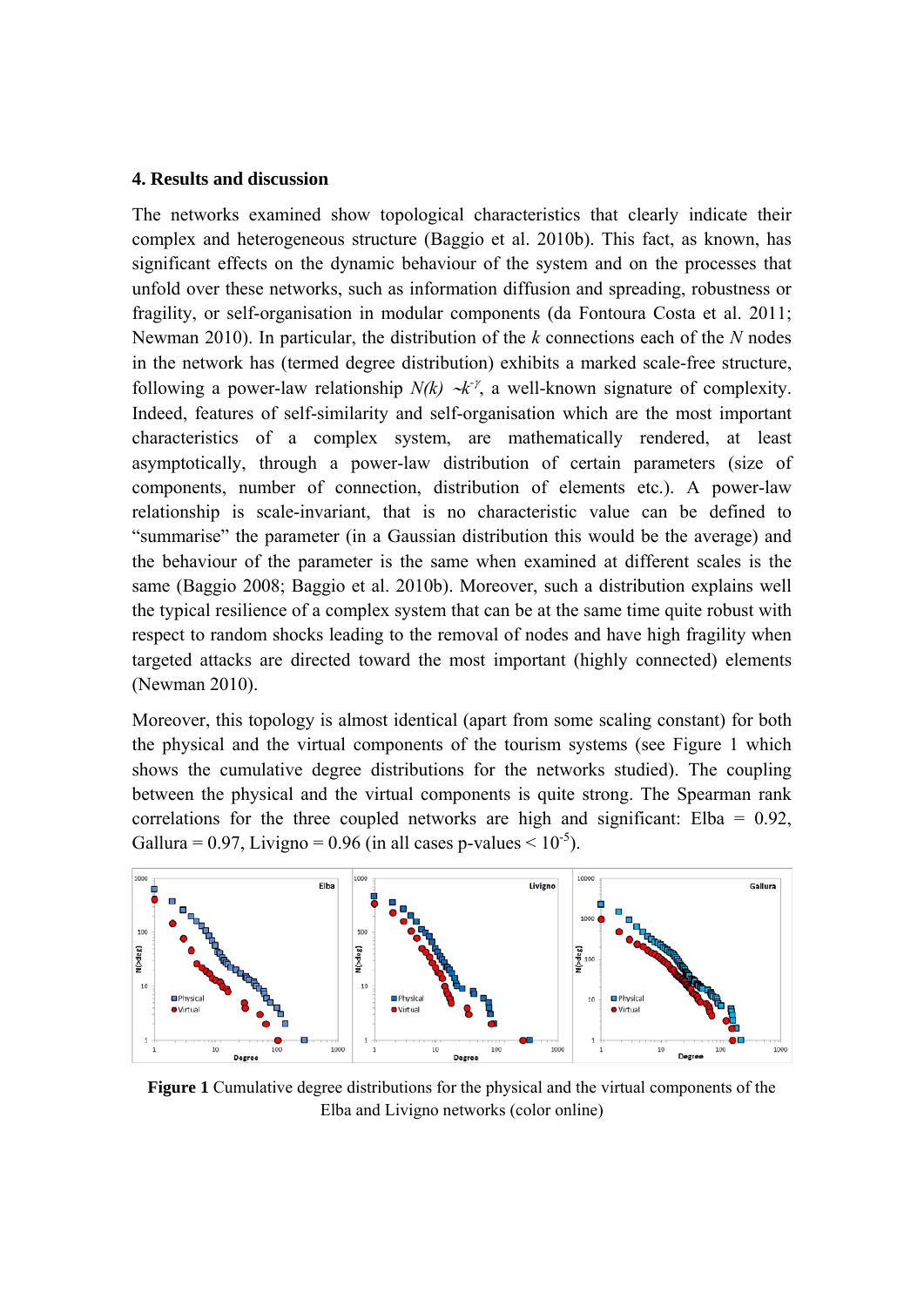The modularity analysis recognises eight communities for the Elba network , eleven for Livigno and ten for Gallura. The normalised modularity index is  $Q_{\text{norm}} = 0.1$  for Elba,  $Q_{norm} = 0.5$  for Livigno, and  $Q_{norm} = 0.1$  for Gallura. The higher value obtained for Livigno indicates a much better separation of its modules. This can be interpreted as due to a higher propensity to form cooperative groups by the Livigno's tourism operators. If we identify the nodes of these communities as belonging to the physical or the virtual components we obtain the situation depicted in Figure 2.



**Figure 2** The communities recognized by modularity analysis. Physical and virtual elements are identified (color online)

As can be seen, all modules have a mixed population and the distribution of both types of elements can be assumed to be rather uniform. On the average, a community in the Elba network has 48% of virtual elements, a Livigno community has 43%, and a Gallura community has 47%. The Gini coefficient, showing the uniformity of these proportions across all modules is 0.1 for Livigno, 0.2 for Elba, and 0.2 for Gallura (the coefficient is 0 for maximum uniformity, 1 for maximum inequality).

The first conclusion is, therefore, that from a structural point of view, the physical and the virtual components cannot be easily separated, thus strongly reinforcing the idea that a DBE is more than just an anecdotal phenomenon. That said, it can be argued that the role of the virtual elements has become so important that they modify the very nature of the tourism systems considered.

Once ascertained the fundamental structural role of the virtual elements in a tourism destination, a study of the differences in the efficiency with which a network behaves was conducted. In this we considered its pure physical component as opposed to the integrated real-virtual system. The aim was to provide a stronger argument in favour of considering a DBE as such and not as a simple *addition* of two separate components.

In all our cases we calculated both the global and the local (individual) network efficiencies for the whole ecosystem and for the pure physical component. To make the analysis more realistic we considered, as stated in section 3, the costs of establishing and maintaining the relationship between different typologies. This analysis highlights well the contribution at all levels (for the whole system and for the single stakeholders) of the structural modifications that the introduction of technological elements provides.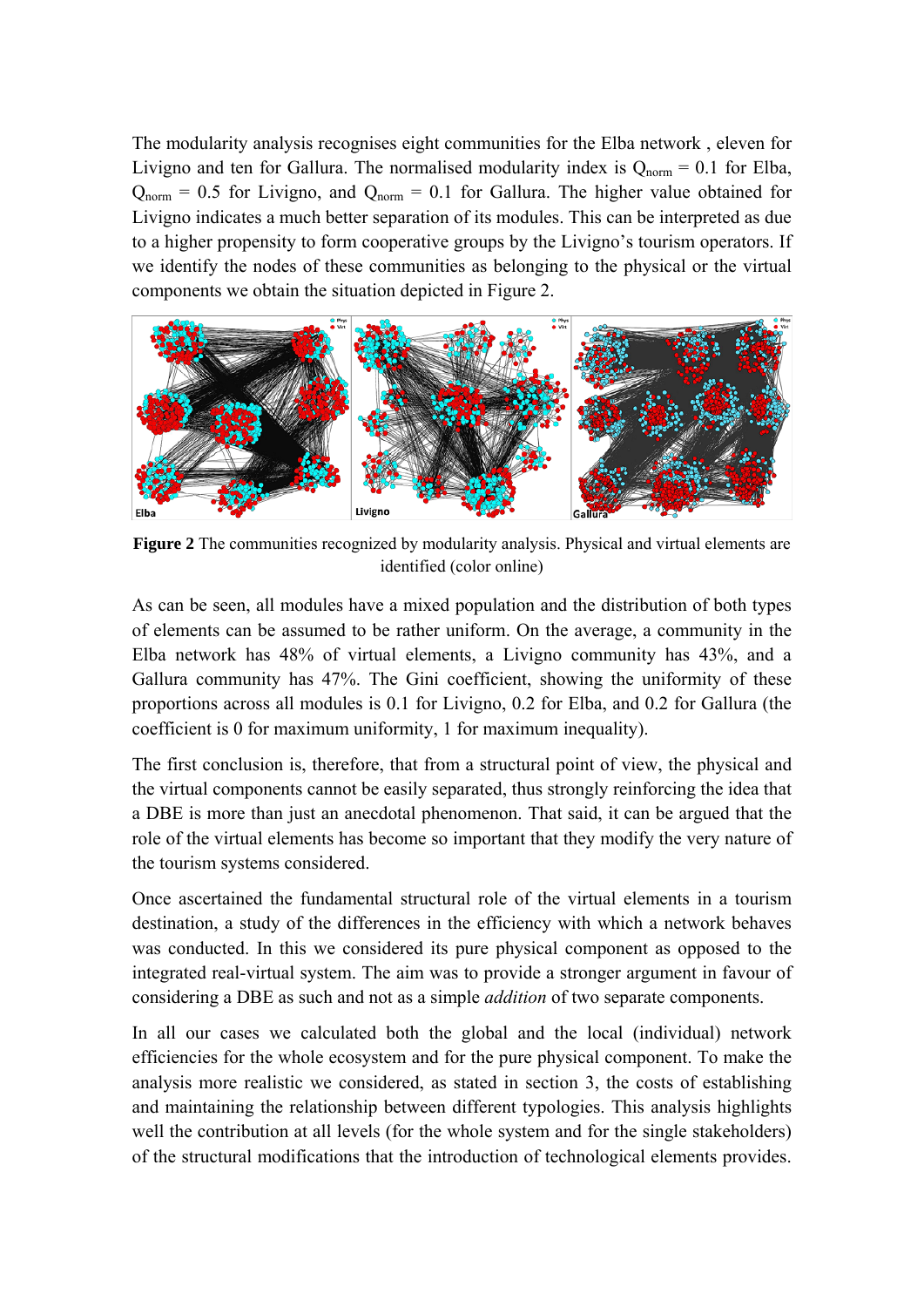It must be noted here that the results of this analysis depend on the choice of the weights used. However, a series of simulations, performed by assigning different values to the weights shows that the difference between the cases increases by increasing the difference in the weights assigned. The choice used here produces the most conservative situation (lowest difference between ecosystem and physical system efficiencies).

Table 2 reports the global efficiency coefficients for the cases examined. It is rather clear how the addition of the virtual component has a positive effect on the whole ecosystem.

| <b>Component</b> | Elba  | Livigno | Gallura |
|------------------|-------|---------|---------|
| Physical         | 0.118 | 0.144   | 0.113   |
| Ecosystem        | 0.154 | 0.188   | 0.139   |
| Difference       | 31%   | 30%     | 19%     |

**Table 2** Global efficiency values

Figure 3 shows the cumulative distributions of the local efficiencies for the three networks. The case of the whole ecosystem and the one of the pure physical component are highlighted. Given the highly non-normal shape of the distributions, comparing means would be scarcely meaningful. Visually, the difference between the two distributions is clear for all the systems considered. In all cases the ecosystem efficiencies are higher than those calculated for the pure physical component.



**Figure 3** Cumulative distributions for the local efficiencies (color online)

In order to assess the significance of this difference, a number of non-parametric tests can be run. In our case the Wilcoxon signed ranks, the 2-sample Kolmogorov-Smirnov and the marginal homogeneity tests seem relevant (Sheskin, 2000; Siegel & Castellan, 1988). Table 3 reports the results; all of them confirm the visual impression with very high significance.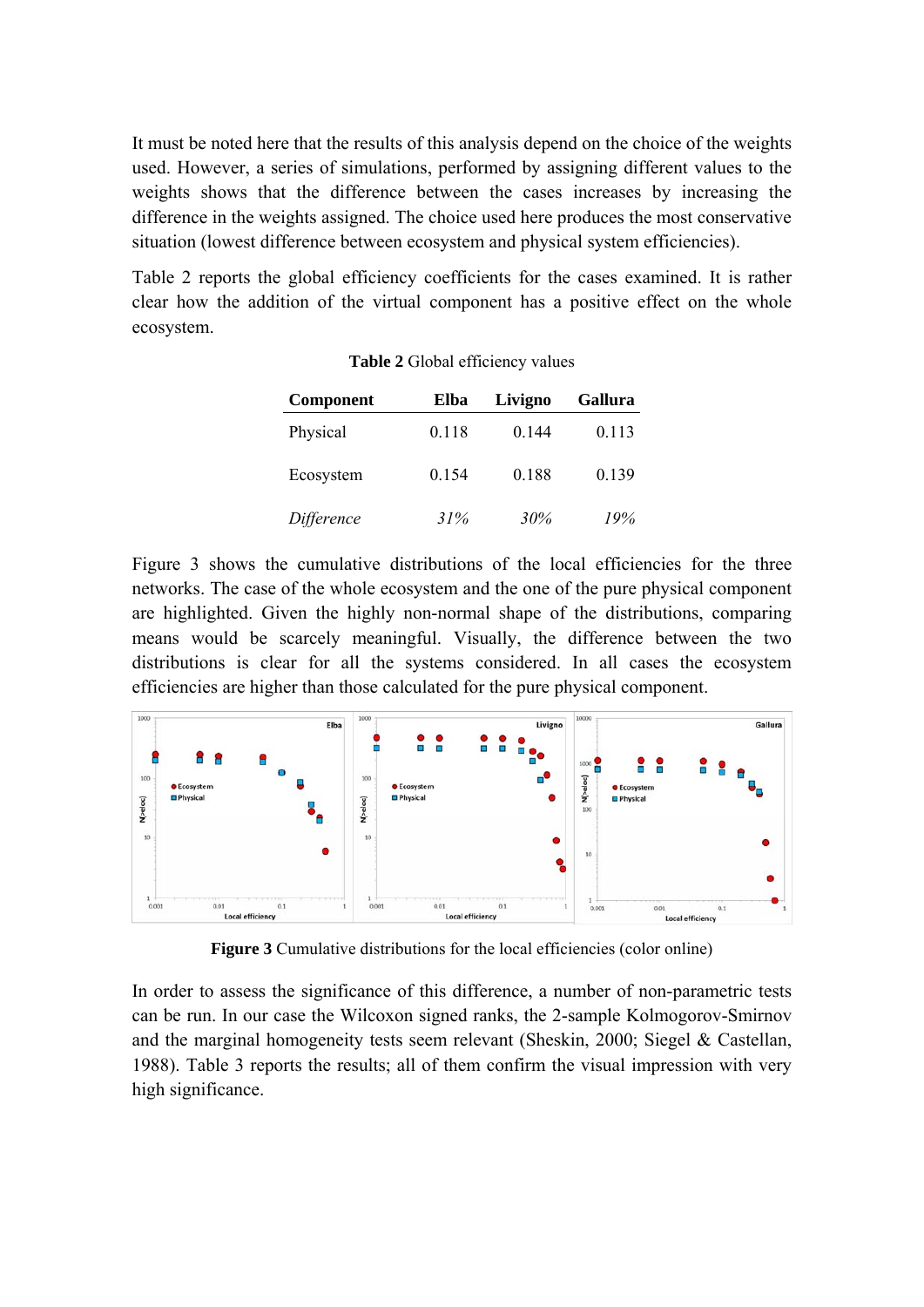| <b>Test</b>                   | <b>Values</b>            | <b>Elba</b> | Livigno    | Gallura   |
|-------------------------------|--------------------------|-------------|------------|-----------|
| Wilcoxon Signed Ranks         | Z                        | $-2.697$    | $-3.085$   | $-3.915$  |
|                               | p-value (2-tailed)       | 0.007       | 0.002      | $10^{-3}$ |
| 2-sample Kolmogorov-Smirnov F |                          | 0.105       | 0.209      | 0.153     |
|                               | p-value (2-tailed)       | $10^{-4}$   | $10^{-11}$ | $10^{-5}$ |
| Marginal Homogeneity          | <b>Std. MH Statistic</b> | $-2.515$    | 3.730      | $-9.585$  |
|                               | p-value (2-tailed)       | 0.012       | $10^{-4}$  | $10^{-4}$ |

**Table 3** Test results on the local efficiency distributions

All our initial hypotheses have thus been confirmed: the virtual component of a destination is a structurally crucial element, and its role is quite important in its effects on the dynamic behaviour of the system. Therefore the idea of considering a tourism destination as an integrated digital business ecosystem is not just a fashionable way of describing what happens today in the industry, but reflects a real intrinsic characteristic.

### **5. Concluding remarks**

The strong relationship existing between ICTs and tourism leads almost naturally to considering a tourism system as an integrated ensemble in which both a real physical component (the companies and organisations active in the field) and a virtual one (the digital representations of the physical elements) act in a strongly coupled way. The resulting networked system can be seen as a digital business ecosystem in which the structure and the dynamic behaviour are of peculiar nature.

Despite the vast literature on the crucial role ICTs have for the contemporary tourism industry, still little research exists that analyses digital business ecosystems in the tourism field. With this work, we investigate this somewhat neglected area of tourism research carrying out an empirical analysis of three Italian tourism destinations. Findings revealed that the interrelationships between the real and the virtual world are so tight that it will be difficult, if not impossible, to consider them separately any more. The coupling has reached a stage where the two elements influence each other so deeply that the idea of a DBE is not only a fashionable way to describe a tourism destination, but reflects a real characteristic of the system.

Needless to say, the implications for both researchers and practitioners are important, as they have, at this point, not only a number of examples to demonstrate the importance of ICTs in their areas, but also a strongly theoretically based validation of what up to now could have been considered a "motivated feeling". Specifically, this paper adds to the growing research which applies network analysis to study tourism destinations from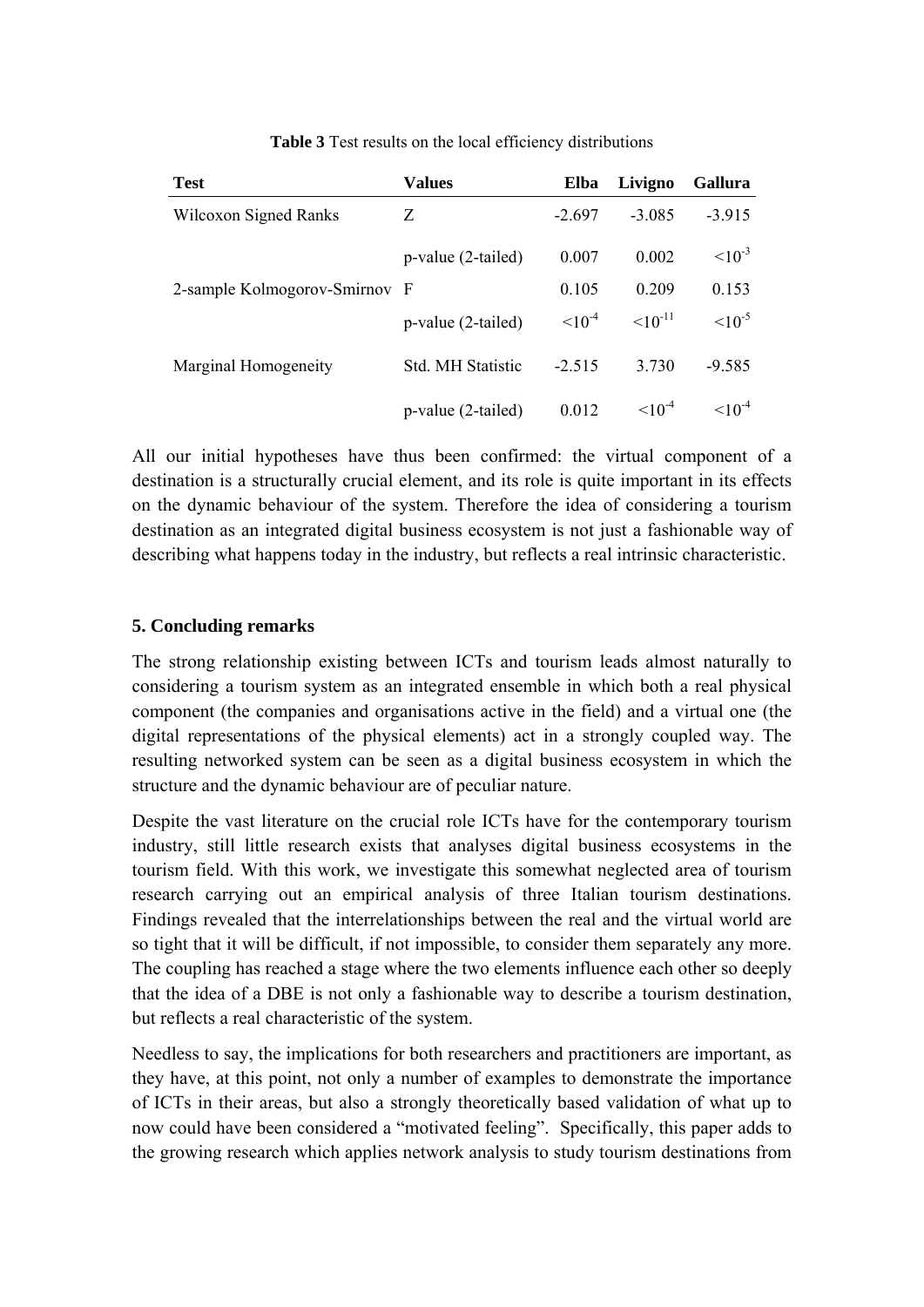a systemic point of view and suggests that both the real and virtual components need to be addressed when assessing interorganisational relationships. In fact, the virtual dimension has become a structurally crucial element, especially if the tourist area as a whole is characterised by a significant diffusion of technological instruments.

The outcomes assessing the strict relationship between the tourism destination networks that can be drawn based on real and virtual perspectives are relevant also for marketing practices. Indeed, they suggest that destination managers cannot treat the virtual world as a separate entity any more, but they should consider online activities not differently from all the other more traditional ones. By favouring their diffusion and integrated usage, they could achieve a much better functioning of the system by increasing its efficiency both at a global and individual level. Finally, a secondary but not less important conclusion is the verification of the substantial similarity of the topologies of the virtual and physical components. This confirms the possibility, already stated elsewhere (Baggio et al. 2010b) of considering the websites' network as a significant sample for the analysis of a tourism destination, which might greatly ease the data collection thus helping a growth in the application of network science in the study of tourism systems.

Although this study helps filling a gap in the existing literature and does offer some interesting implications for practitioners, it does have some limitations. In particular, the analysis of a narrow number of cases could be seen as a constraint on the outcomes presented here. However, the rigorous methodology employed coupled with the vast literature stating the crucial importance of ICTs in the tourism field, and other more general considerations on the validity of this type of case-study research (Flyvbjerg 2006) allow us to confidently pose our conclusions as a general conjecture. More and more extensive studies will be able to confirm (or disproof) what attained in this paper.

Future research is needed, however, to assess how the proposed methodology can be applied when tourism destinations are differentiated in terms of geographical boundaries and or structural management configurations. It would be possible to consider regional, national and continental destinations, and analyse corporate and community tourism destinations (Flagestad and Hope 2001). here by community destination we mean a "specialized individual independent business units (service providers) operating in a decentralized way and where no unit has any dominant administrative power or dominant ownership within the destination" (Flagestad and Hope 2001: p. 452). It could be argued that the destination structure is more complex to be managed and analysed when destination extents are getting larger or when community destinations are considered. However, in such contexts the higher complexity and difficulty to adopt a classical network analysis approach could be overcome, at least partially, by adopting a digital perspective which analyzes the structure of a tourism destination as a network of technological connections proxied by the existence of links between tourism suppliers' websites.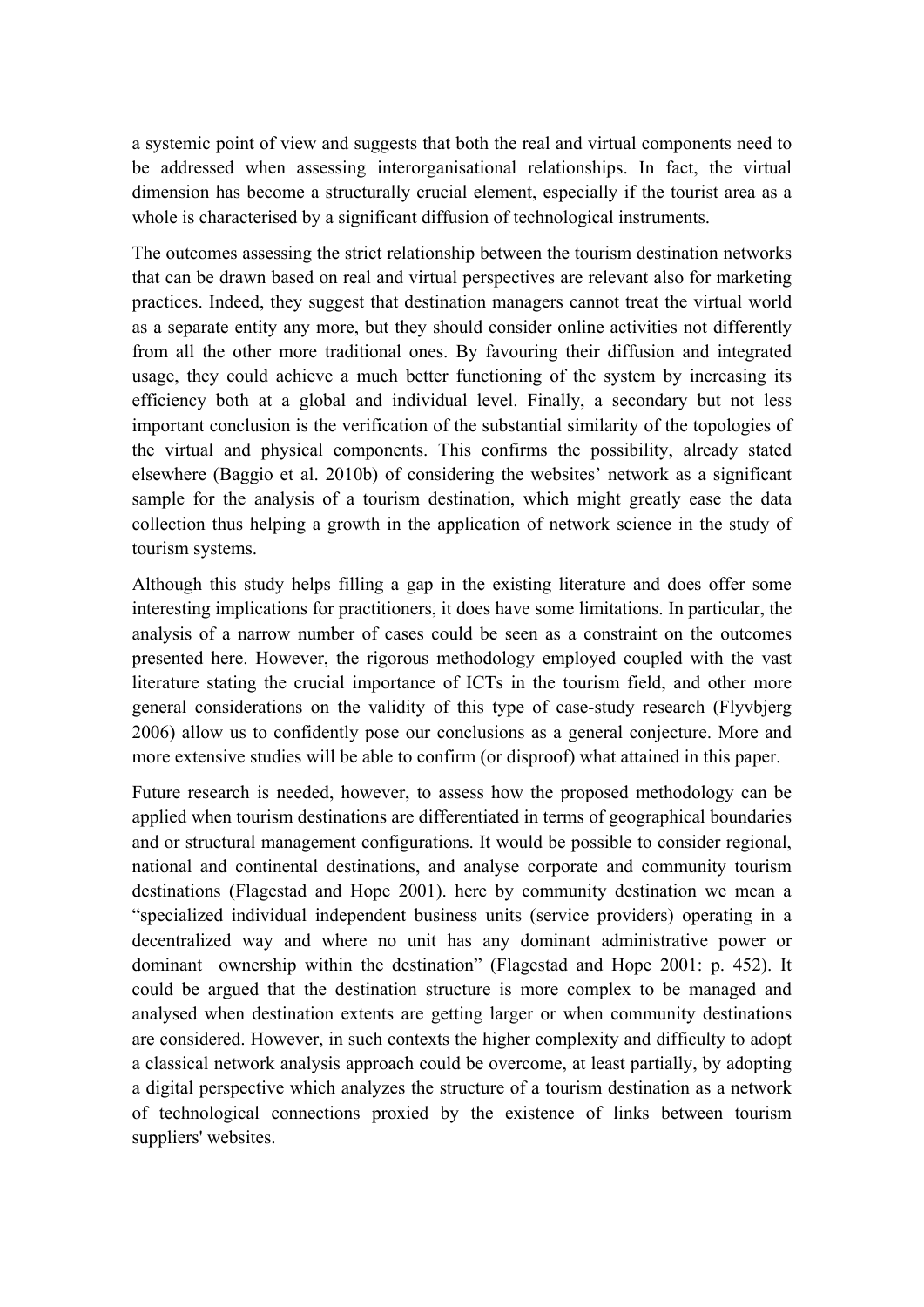Finally, a more extensive and deeper discussion on the importance of the DBE concepts in tourism is definitely needed.

#### **References**

- Baggio R (2007) The Web Graph of a Tourism System. Physica A 379 (2):727-734
- Baggio R (2008) Symptoms of complexity in a tourism system. Tourism Analysis 13 (1):1-20
- Baggio R, Scott N, Cooper C (2010a) Improving tourism destination governance: a complexity science approach. Tourism Review 65 (4):51-60
- Baggio R, Scott N, Cooper C (2010b) Network science a review focused on tourism. Annals of Tourism Research 37 (3):802–827
- Baldwin CY (2012) Organization design for business ecosystems. Journal of Organization Design 1 (1):20-23
- Berne C, Garcia-Gonzalez M, Mugica J (2012) How ICT shifts the power balance of tourism distribution channels. Tourism Management 33 (1):205-214
- Bieger T (1998) Reengineering destination marketing organizations the case of Switzerland. Revue de Tourisme 53(3): 4-17.
- Boley H, Chang E Digital Ecosystem: Principles and Semantics. In: 2007 Inaugural IEEE International Conference on Digital Ecosystem and Technologies, Cairns, Australia. 21- 23 February, 2007.
- Bregoli I, Del Chiappa G (2013) Coordinating relationships among destination stakeholders: evidence from Edinburgh (UK). Tourism Analysis 18 (2): 145-155
- Buhalis D, Law R (2008) Progress in information technology and tourism management: 20 years on and 10 years after the Internet - The state of eTourism research. Tourism Management 29:609-623
- Buldyrev SV, Parshani R, Paul G, Stanley HE, Havlin S (2010) Catastrophic cascade of failures in interdependent networks. Nature 464:1025-1028
- Cho W K, Goh KI, Kim, I M (2010). Correlated couplings and robustness of coupled networks. arXiv preprint arXiv:1010.4971, http://arxiv.org/abs/1010.4971. Accessed 26 June 2013
- CMO Council (2011) Marketing Ecosystem Effectiveness. Chief Marketing Officer (CMO) Council, Palo Alto, CA
- da Fontoura Costa L, Baggio R (2009) The Web of Connections between Tourism Companies: Structure and Dynamics. Physica A 388:4286-4296
- da Fontoura Costa L, Oliveira ON, Travieso G, Rodrigues FA, Villas Boas PR, Antiqueira L, Viana MP, Correa Rocha LE (2011) Analyzing and modeling real-world phenomena with complex networks: a survey of applications. Adv Phys 60 (3):329-412
- da Fontoura Costa L, Rodrigues A, Travieso G, Villas Boas PR (2007) Characterization of complex networks: A survey of measurements. Adv Phys 56 (1):167-242
- Daft RL, Lewin AY (1993) Where are the theories for the "new" organizational forms? An editorial essay. Organization Science 4 (4):i-vi
- Del Chiappa G (2004) Sviluppo aziendale e relazioni intorganizzative. Utet Libreria, Torino
- Del Chiappa G (2013) Internet versus travel agencies. The perception of different groups of Italian online buyers. Journal of Vacation Marketing 19 (1):55-66
- Del Chiappa G, Presenza A (2013) The use of network analysis to assess relationships among stakeholders within a tourism destination. An Empirical Investigation on Costa Smeralda-Gallura (Italy). Tourism Analysis 18 (1):1-13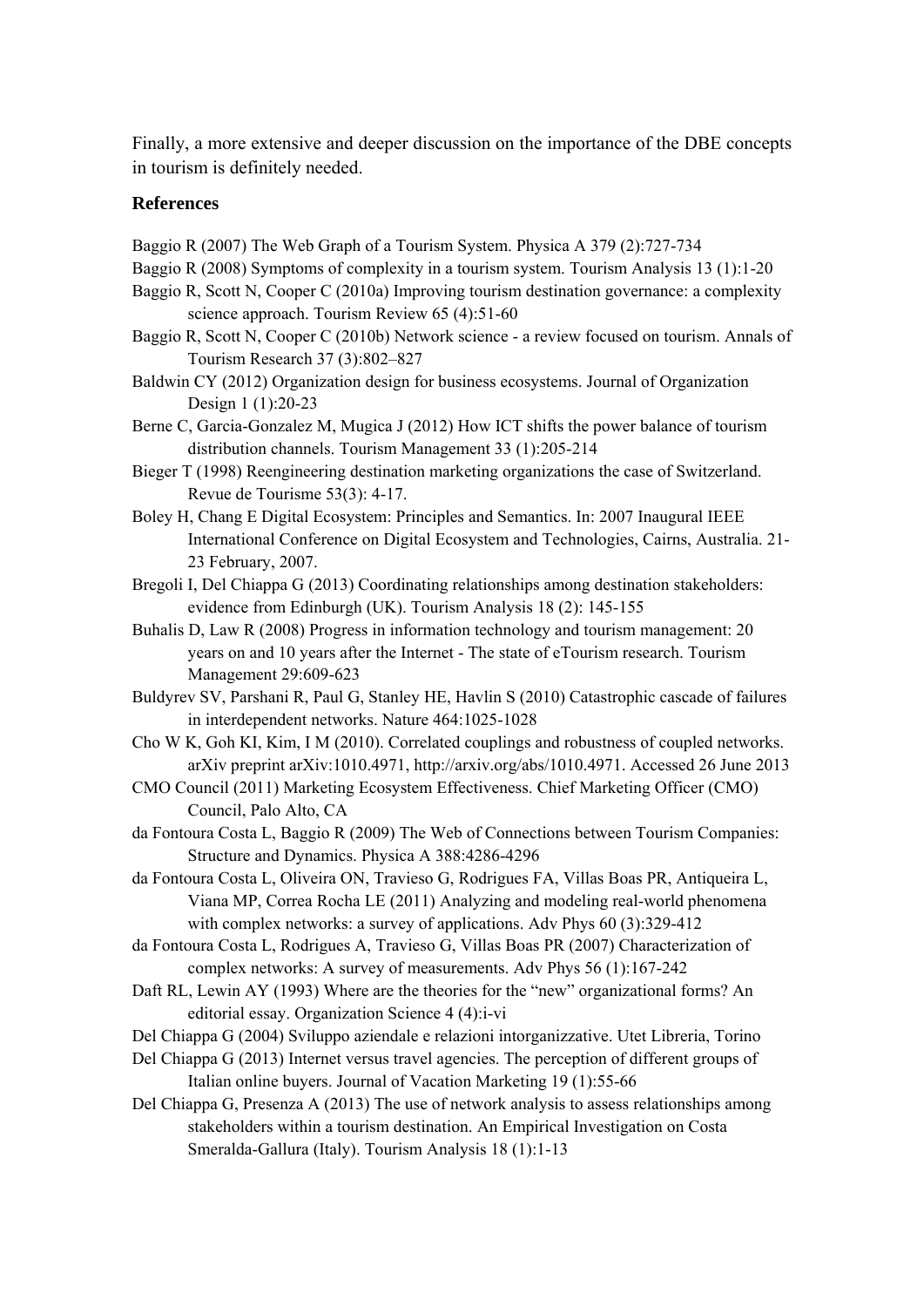- Dickison M, Havlin S, Stanley HE (2012) Epidemics on Interconnected Networks. Physical Review E, 85(6): art. 066109
- Dini P, Lombardo G, Razavi AR, Moschoyiannis S, Krause P, Nicolai A, Rivera Leon L (2008) Beyond interoperability to digital ecosystems: regional innovation and socio-economic development led by SMEs. International Journal of Technological Learning, Innovation and Development 1 (3):410-426
- Doreian P, Batagelj V, Ferligoj A (2004) Generalized Blockmodeling. Cambridge University Press, Cambridge
- Du H, White DR, Ren Y, Li S (2009) A normalized and a hybrid modularity. University of California, Irvine, CA, USA,
- Flagestad A, Hope CA (2001) Strategic success in winter sports destinations: a sustainable value creation perspective. Tourism Management, 22, pp. 445-461
- Flyvbjerg B (2006) Five Misunderstandings About Case-Study Research. Qualitative Inquiry 12 (2):219-245
- Fortunato S (2010) Community detection in graphs. Phys Rep 486 (3-5):75-174
- Freeman RE (1984) Strategic Management: A Stakeholder Approach. Pitman, Boston
- Fyall A (2011) Destination management: Challenges and opportunities. In: Wang Y, Pizam A (eds) Destination marketing and management: Theories and applications. CABI, Wallingford, UK, pp 340-357
- Hagel J, Armstrong AG (1997) Net Gain Expanding markets through virtual communities. Harvard Business School Press, Cambridge, MA
- Karakas F (2009) Welcome to World 2.0: the new digital ecosystem. Journal of Business Strategy 30 (4):23-30
- Karhu K, Botero A, Vihavainen S, Tang T, Hämäläinen, M (2011) A digital ecosystem for cococretaing business with people. Journal of emerging technologies in web intelligence 3(3): 197-205.
- Karrer B, Newman MEJ (2011) Stochastic blockmodels and community structure in networks. Phys Rev E 83: art. 016107
- Llewellyn DWT, Autio E (2012) Modeling the ecosystem: a meta-synthesis of ecosystem and related literatures. Paper presented at the DRUID, Copenhagen, 19-21 June,
- March R, Wilkinson I (2009) Conceptual tools for evaluating tourism partnerships. Tourism Management 30:455-462
- Moore JF (1993) Predators and prey: the new ecology of competition. Harvard Business Review 71 (3):75-83
- Moore JF (1996) The Death of Competition: Leadership and Strategy in the Age of Business Ecosystems. Harper Business, New York
- Mulas C (2010) Destination Management e Network Analysis: il caso Livigno. MSc Thesis, Libera Università di Lingue e Comunicazione IULM, Milan
- Nachira F (2002) Toward a network of digital business ecosystems fostering the local development. Directorate General Information Society and Media of the European Commission, Bruxelles
- Nachira F, Dini P, Nicolai A, Le Louarn M, Rivera Lèon L (eds) (2007) Digital Business Ecosystems: The Results and the Perspectives of the Digital Business Ecosystem Research and Development Activities in FP6. Office for Official Publications of the European Community, Luxembourg
- Newman MEJ (2010) Networks An introduction. Oxford University Press, Oxford